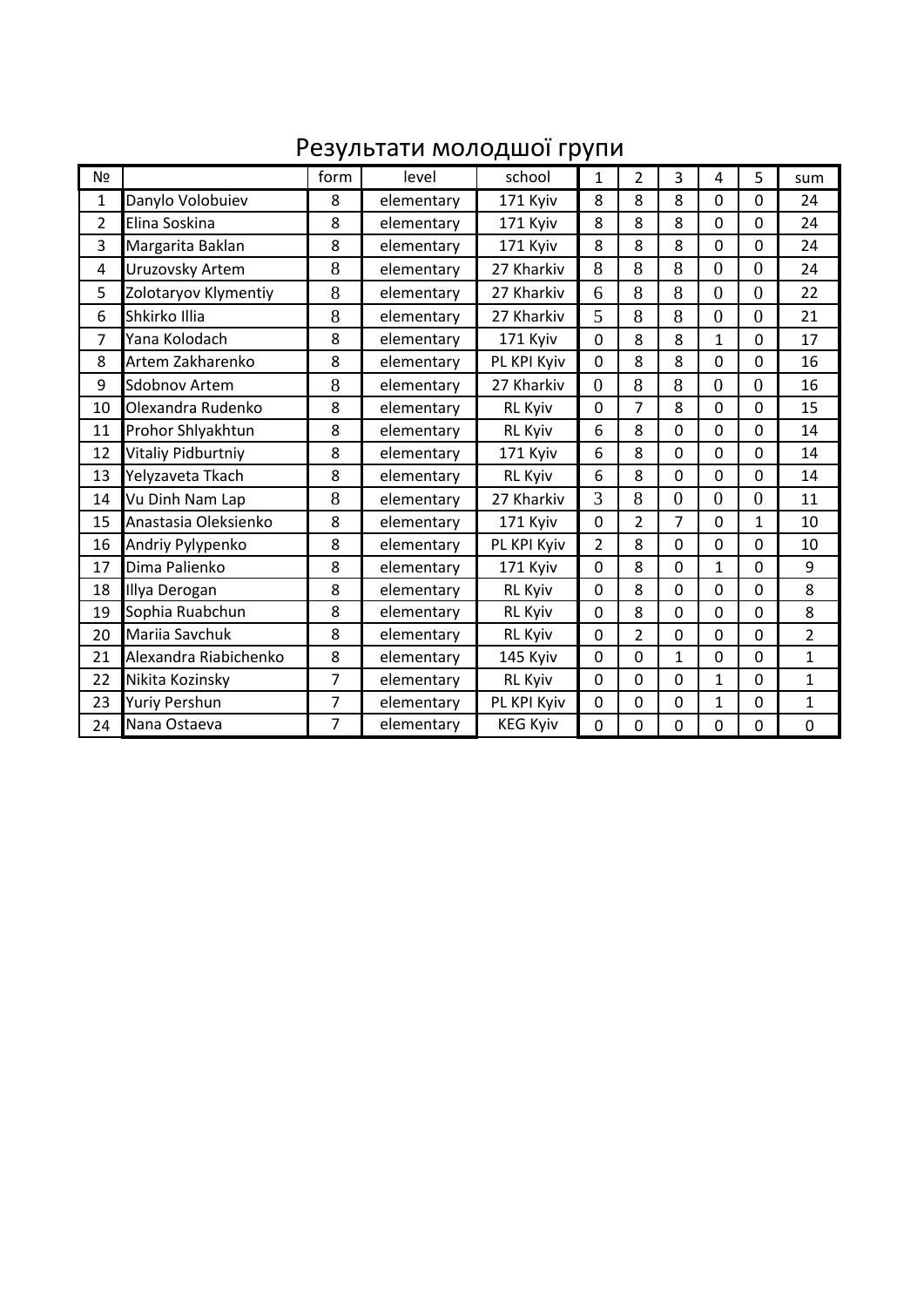## Результати середньої групи

| N <sub>2</sub> |                        | form | level        |                  | $\mathbf{1}$   | $\overline{2}$   | 3              | 4                | 5                | sum |
|----------------|------------------------|------|--------------|------------------|----------------|------------------|----------------|------------------|------------------|-----|
| $\mathbf{1}$   | Mark Khasin            | 9    | intermediate | <b>RL Kyiv</b>   | 8              | 8                | 3              | 6                | $\mathbf 0$      | 25  |
| $\overline{2}$ | Misha Shtandenko       | 9    | intermediate | 171 Kyiv         | 8              | 8                | 8              | $\mathbf 0$      | $\mathbf 0$      | 24  |
| 3              | Vlada Petrusenko       | 10   | intermediate | <b>NS Kyiv</b>   | 8              | 8                | $\overline{2}$ | 3                | $\mathbf 0$      | 21  |
| 4              | Anastasia Rudenko      | 10   | intermediate | 171 Kyiv         | 8              | 8                | $\mathbf{1}$   | 2                | 0                | 19  |
| 5              | Masalitin Olexii       | 9    | intermediate | 27 Kharkiv       | 8              | 8                | 3              | $\overline{0}$   | $\overline{0}$   | 19  |
| 6              | Vadym Koval            | 10   | intermediate | <b>UPML Kyiv</b> | 8              | 8                | $\overline{2}$ | $\mathbf 0$      | $\mathbf 0$      | 18  |
| 7              | Mykhailo Tsysin        | 10   | intermediate | 171 Kyiv         | 8              | 8                | 0              | $\overline{2}$   | $\mathbf 0$      | 18  |
| 8              | Rostislav Liapkin      | 9    | intermediate | <b>RL Kyiv</b>   | 8              | 8                | $\overline{2}$ | $\mathbf 0$      | $\mathbf 0$      | 18  |
| 9              | <b>Evgeniy Azarov</b>  | 10   | intermediate | 208 Kyiv         | 8              | 8                | $\mathbf{1}$   | $\mathbf 0$      | $\mathbf 0$      | 17  |
| 10             | Karina Nechiporuk      | 10   | intermediate | 208 Kyiv         | 8              | 8                | $\mathbf 0$    | $\mathbf 0$      | $\mathbf 0$      | 16  |
| 11             | Alice Karpenko         | 10   | intermediate | 208 Kyiv         | 8              | 8                | 0              | 0                | $\mathbf 0$      | 16  |
| 12             | Bohdan-Yarema Dekhtiar | 10   | intermediate | NZ Kyiv          | 8              | 8                | $\overline{0}$ | $\overline{0}$   | $\overline{0}$   | 16  |
| 13             | Cristine Cherevko      | 9    | intermediate | 145 Kyiv         | 8              | 8                | 0              | $\mathbf 0$      | $\mathbf 0$      | 16  |
| 14             | Dmytro Rudenko         | 9    | intermediate | 171 Kyiv         | 8              | 8                | $\mathbf 0$    | $\mathbf 0$      | $\mathbf 0$      | 16  |
| 15             | Kate Gorokh            | 10   | intermediate | 145 Kyiv         | 8              | 8                | $\mathbf 0$    | $\mathbf 0$      | 0                | 16  |
| 16             | Maria Andreeva         | 10   | intermediate | 208 Kyiv         | 8              | 8                | $\mathbf 0$    | $\mathbf 0$      | $\boldsymbol{0}$ | 16  |
| 17             | Maxim Pushkar          | 10   | intermediate | 208 Kyiv         | 8              | 8                | 0              | $\mathbf 0$      | $\mathbf 0$      | 16  |
| 18             | Nikita Sidorenko       | 10   | intermediate | 145 Kyiv         | 8              | 8                | 0              | 0                | 0                | 16  |
| 19             | Oleksiy Tychkovskiy    | 10   | intermediate | <b>UPML Kyiv</b> | 8              | 8                | $\mathbf 0$    | $\mathbf 0$      | $\mathbf 0$      | 16  |
| 20             | Valentin Veltishev     | 10   | intermediate | <b>RL Kyiv</b>   | 8              | 8                | 0              | $\mathbf 0$      | 0                | 16  |
| 21             | Vlada Shmonko          | 10   | intermediate | 208 Kyiv         | 8              | 8                | $\mathbf 0$    | $\mathbf 0$      | $\mathbf 0$      | 16  |
| 22             | Yehor Panchenko        | 10   | intermediate | NZ Kyiv          | 8              | 8                | $\mathbf 0$    | $\mathbf 0$      | $\mathbf 0$      | 16  |
| 23             | Yur-Liubomysl Dekhtiar | 10   | intermediate | NZ Kyiv          | 8              | 8                | 0              | $\mathbf 0$      | $\mathbf 0$      | 16  |
| 24             | Slobodyanyuk Denis     | 10   | intermediate | 27 Kharkiv       | 8              | 8                | $\overline{0}$ | $\overline{0}$   | $\overline{0}$   | 16  |
| 25             | Lazurenko Ilya         | 9    | intermediate | 27 Kharkiv       | 8              | 8                | $\overline{0}$ | $\overline{0}$   | $\boldsymbol{0}$ | 16  |
| 26             | Sakhniuk Ustin         | 9    | intermediate | 27 Kharkiv       | 8              | 8                | $\overline{0}$ | $\overline{0}$   | $\overline{0}$   | 16  |
| 27             | Gladkov Yura           | 9    | intermediate | 27 Kharkiv       | 8              | $\overline{0}$   | $\overline{0}$ | 8                | $\overline{0}$   | 16  |
| 28             | Rozhkov Oleksii        | 10   | intermediate | 27 Kharkiv       | 8              | $\overline{7}$   | $\overline{0}$ | $\overline{0}$   | $\overline{0}$   | 15  |
| 29             | Karyna Gurinenko       | 9    | intermediate | NZ Kyiv          | 8              | $\boldsymbol{0}$ | 4              | $\mathbf{1}$     | $\pmb{0}$        | 13  |
| 30             | <b>Dmytro Tarasiuk</b> | 10   | intermediate | UPML Kyiv        | $\overline{7}$ | $\mathbf 0$      | 5              | $\boldsymbol{0}$ | $\boldsymbol{0}$ | 12  |
| 31             | Kostyantyn Lutsenko    | 10   | intermediate | <b>UPML Kyiv</b> | 8              | $\mathbf 0$      | 0              | $\mathbf{1}$     | 0                | 9   |
| 32             | Olesia Bilyk           | 10   | intermediate | 145 Kyiv         | 8              | $\mathbf 0$      | 1              | $\mathbf 0$      | $\mathbf 0$      | 9   |
| 33             | Vladyslav Shashkov     | 10   | intermediate | 171 Kyiv         | 8              | $\mathbf 0$      | 0              | $\mathbf{1}$     | $\mathbf 0$      | 9   |
| 34             | Alisa Baklan           | 9    | intermediate | <b>UPML Kyiv</b> | 8              | $\mathbf 0$      | 0              | $\mathbf 0$      | $\mathbf 0$      | 8   |
| 35             | Andrey Agarkov         | 9    | intermediate | 145 Kyiv         | 8              | 0                | 0              | $\mathbf 0$      | 0                | 8   |
| 36             | Anton Maksymenko       | 9    | intermediate | <b>SG Kyiv</b>   | 8              | 0                | 0              | $\pmb{0}$        | $\boldsymbol{0}$ | 8   |
| 37             | Bohdan Yasinchak       | 10   | intermediate | <b>RL Kyiv</b>   | 8              | $\mathbf 0$      | 0              | $\mathbf 0$      | $\mathbf 0$      | 8   |
| 38             | Daniil Loktionov       | 10   | intermediate | <b>RL Kyiv</b>   | 8              | 0                | 0              | 0                | $\boldsymbol{0}$ | 8   |
| 39             | Ivan Bliznuk           | 9    | intermediate | <b>RL Kyiv</b>   | 8              | $\mathbf 0$      | $\mathbf 0$    | $\mathbf 0$      | $\mathbf 0$      | 8   |
| 40             | Kolia Kostenko         | 10   | intermediate | <b>RL Kyiv</b>   | 8              | 0                | 0              | $\boldsymbol{0}$ | 0                | 8   |
| 41             | Kyryl Shtefienko       | 9    | intermediate | <b>RL Kyiv</b>   | 8              | 0                | 0              | $\pmb{0}$        | $\boldsymbol{0}$ | 8   |
| 42             | Nikita Shapovalov      | 9    | intermediate | <b>RL Kyiv</b>   | 8              | 0                | 0              | $\mathbf 0$      | $\mathbf 0$      | 8   |
| 43             | Oleksii Dzhos          | 9    | intermediate | 208 Kyiv         | 8              | 0                | 0              | $\boldsymbol{0}$ | 0                | 8   |
| 44             | Petro Ilyash           | 10   | intermediate | 208 Kyiv         | 8              | $\mathbf 0$      | $\mathbf 0$    | $\mathbf 0$      | $\mathbf 0$      | 8   |
| 45             | Valeria Kovalenko      | 9    | intermediate | NZ Kyiv          | 8              | 0                | 0              | 0                | $\boldsymbol{0}$ | 8   |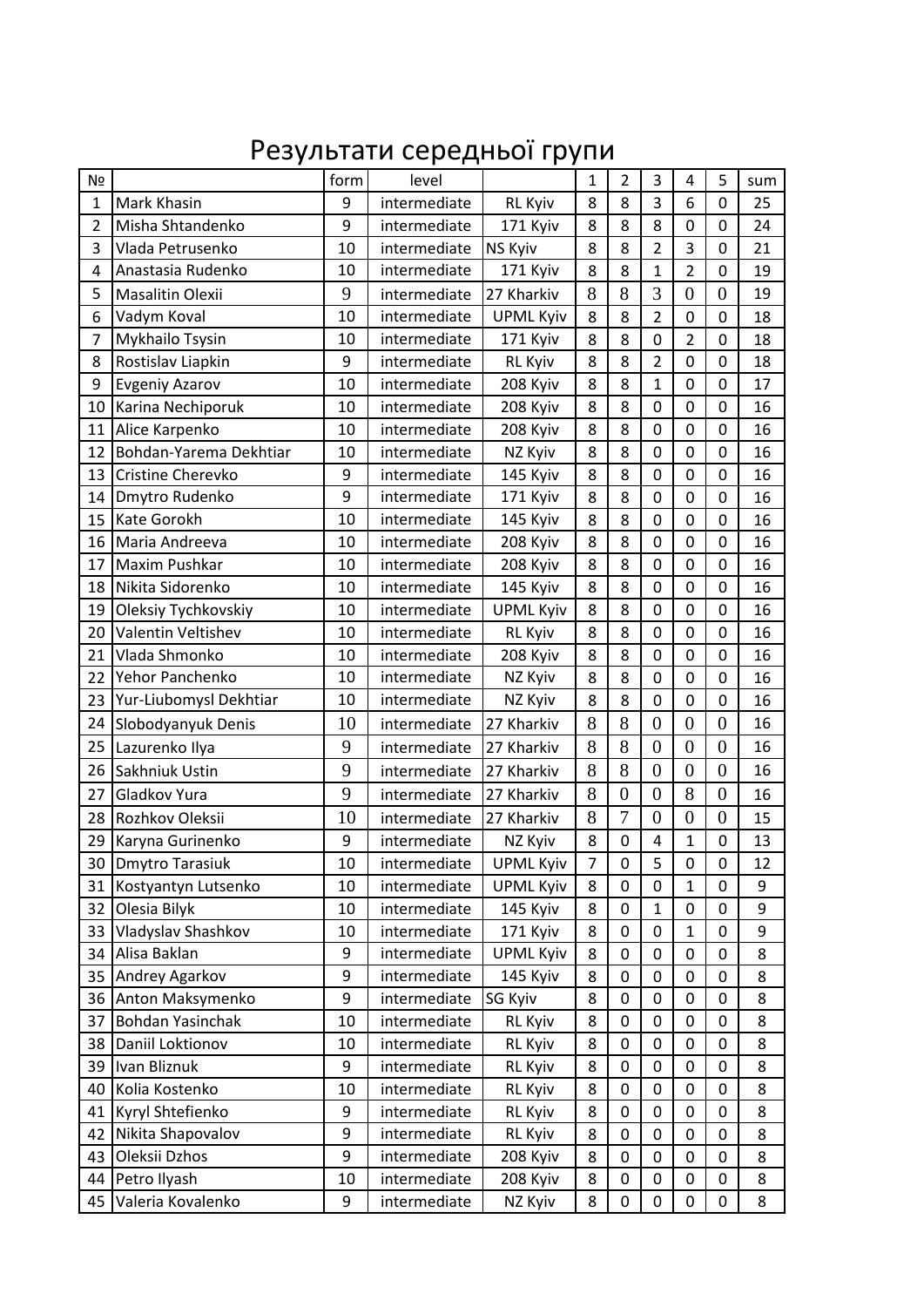| 46 | Vlad Radomskiy      | 9  | intermediate | <b>RL Kyiv</b>   | 8 | 0        |   | 0 | 0        | 8 |
|----|---------------------|----|--------------|------------------|---|----------|---|---|----------|---|
| 47 | Vladymyr Chuchkanov | 10 | intermediate | <b>RL Kyiv</b>   | 8 | 0        |   | 0 | 0        | 8 |
| 48 | Kupriinov Michail   | 10 | intermediate | 27 Kharkiv       | 8 | $\theta$ | O | O | O        | 8 |
| 49 | Daniil Gavrilyuk    | 9  | intermediate | <b>RL Kyiv</b>   | 6 | 0        | 0 | 0 | 0        | 6 |
| 50 | Anatoliy Tarhuni    | 10 | intermediate | <b>RL Kyiv</b>   |   | 0        | 0 | 0 | 0        | 1 |
| 51 | Alina Bashtova      | 9  | intermediate | NZ Kyiv          | 0 | 0        | 0 | 0 | 0        | 0 |
| 52 | Andrew Karpenko     | 10 | intermediate | <b>UPML Kyiv</b> | 0 | 0        | 0 | 0 | 0        | 0 |
| 53 | Angelinna Babij     | 9  | intermediate | <b>RL Kyiv</b>   | 0 | 0        | 0 | 0 | $\Omega$ | 0 |
| 54 | Volodymyr Tochony   | 9  | intermediate | <b>RL Kyiv</b>   | 0 |          |   | 0 | 0        | 0 |